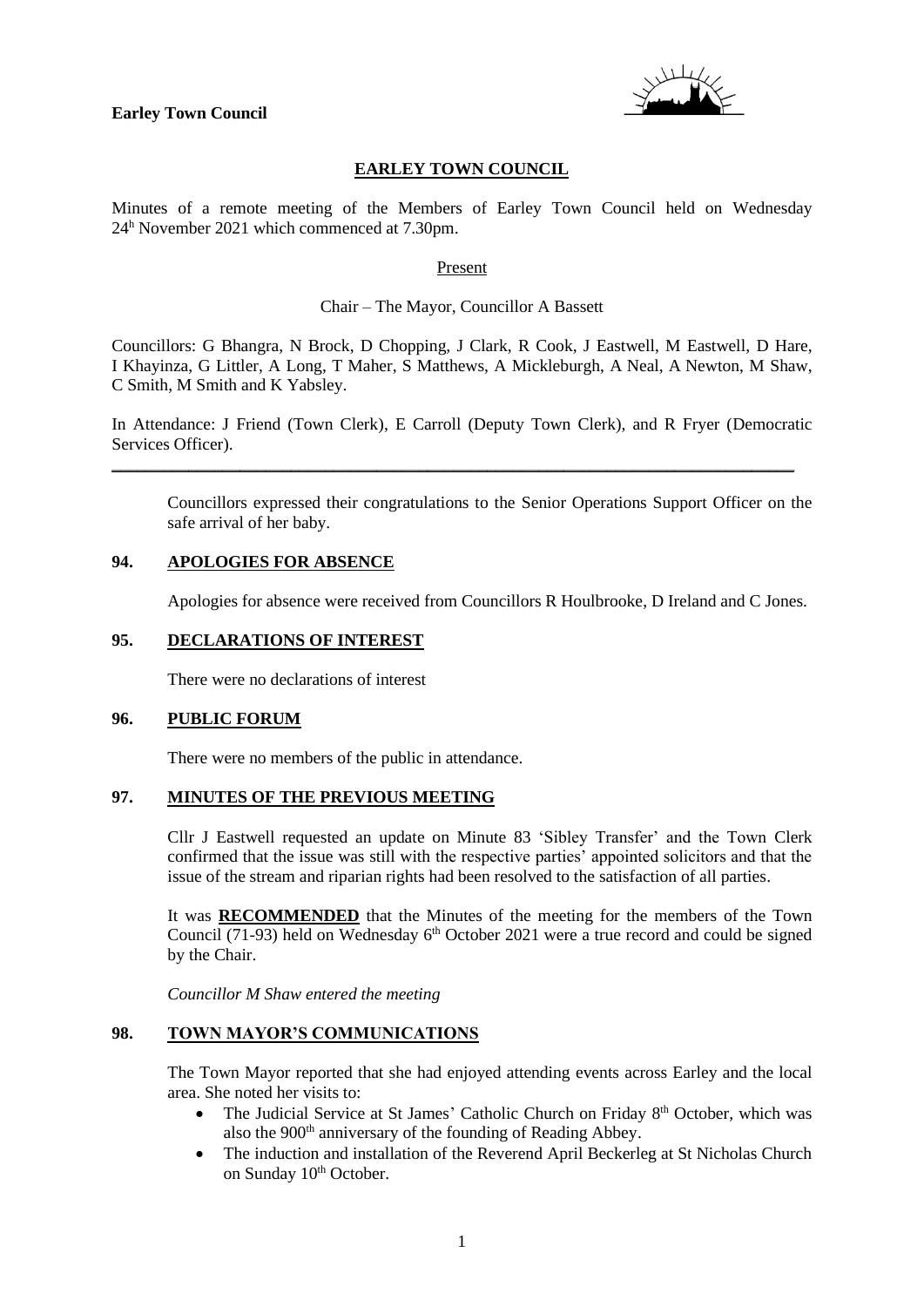- Wokingham Volunteer Centre AGM at Wokingham Town Hall on Monday 11<sup>th</sup> September.
- Thanksgiving Service for HRH Duke of Edinburgh at Reading Minster on Saturday 16<sup>th</sup> October.
- Readibus AGM on Monday 25<sup>th</sup> October which was also celebrating 40 years of service.
- Remembrance Sunday Service with the Deputy Town Mayor at Earley St Peter's on Sunday 14<sup>th</sup> November.
- Welcoming Citizens Advice Wokingham's new Mobile Advice Unit to Sol Joel Park on Friday 19<sup>th</sup> November.

## **99. TOWN MAYOR'S CHRISTMAS RECEPTION**

Cllr Bassett noted that given the current Covid conditions she was minded to postpone the Town Mayor's Christmas Reception this year and hold a function in the spring when it was hoped that conditions were likely to be improved. Members were in agreement with the Mayor's recommendation and discussed potential dates for the event and best practice for informing the Service to Earley Award winners. It was agreed that the Town Clerk should formally notify the award recipients at this time.

### **100. COMMITTEE REPORTS**

#### 100.1 Amenities & Leisure Committee

Cllr A Newton presented the draft Minutes of the meeting of the Amenities  $\&$  Leisure Committee held on Wednesday 3<sup>rd</sup> November 2021.

The draft Minutes of the meeting of the Amenities & Leisure Committee held on 3 rd November 2021 (Minutes 50-66) were received.

#### 100.2 Planning Committee

Cllr G Littler presented the Minutes of the meeting of the Planning Committee held on Tuesday 5<sup>th</sup> of October 2021, and the draft Minutes of the meeting of the Planning Committee held on Tuesday 9<sup>th</sup> November 2021.

The Minutes of the meeting for the members of the Planning Committee held on  $5<sup>th</sup>$  October 2021 (Minutes 84-98) and draft Minutes of the meeting of the Planning Committee held on 9 th November 2021 (Minutes 99-111) were received.

#### 100.3 Policy & Resources Committee

Cllr J Clark presented the draft Minutes of the meeting of the Policy & Resources Committee held on Wednesday  $10<sup>th</sup>$  November 2021. She noted Minute 67 'Earley Helpshop – Service Level Agreement' and the Town Clerk updated members that Wokingham Borough Council had confirmed its intention to extend the SLA for a further 2 years at current funding levels.

Cllr Littler highlighted Minute 65 'Earley Station Footbridge' and noted that he thought the penultimate sentence should be redrafted to express that Members were hopeful that further information would be provided at the next meeting with WBC. This change was agreed by the committee members present at the meeting.

The draft Minutes of the meeting of the Policy & Resources Committee held on 10th November 2021 (Minutes 59-75) were received.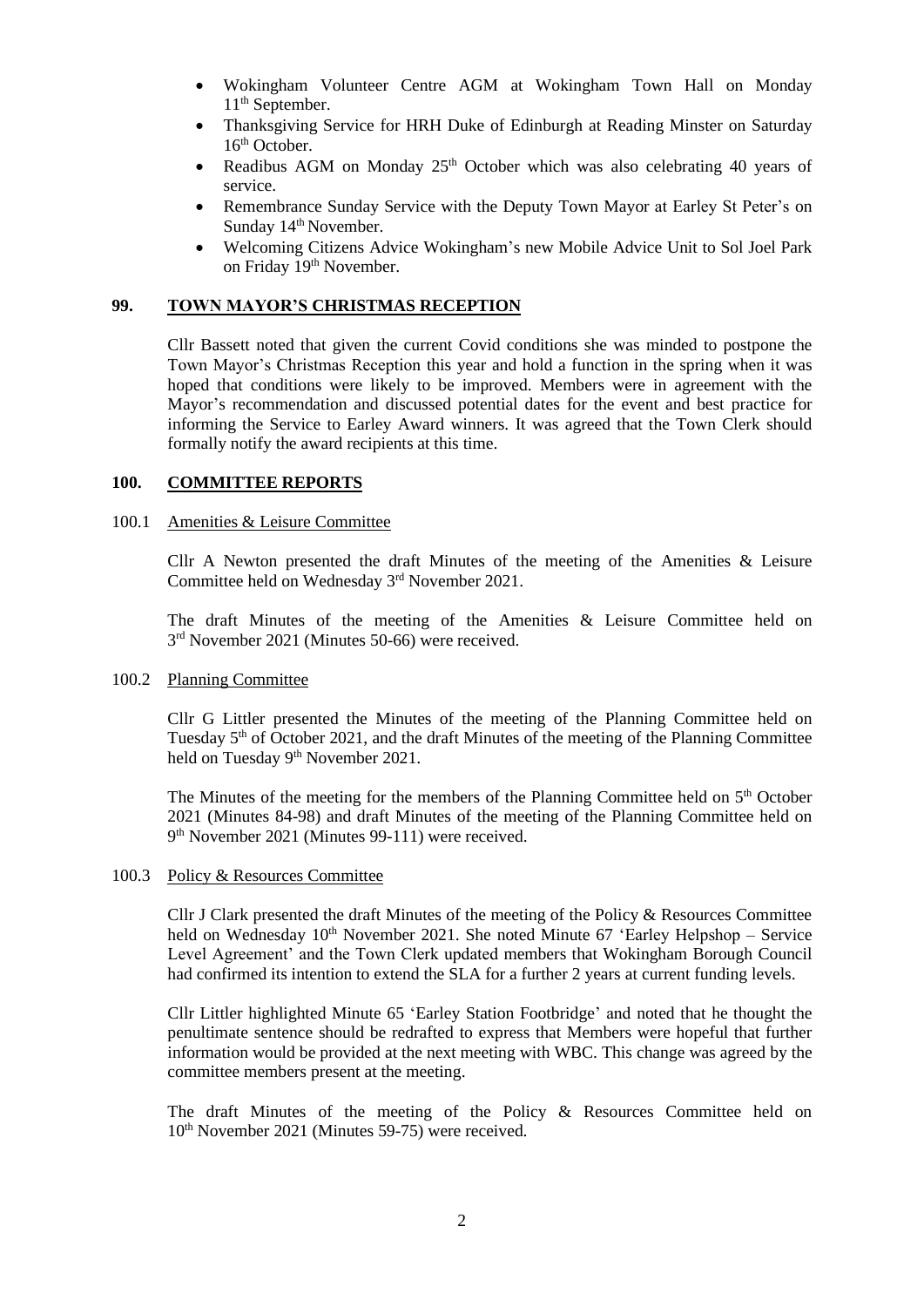## **101. REPRESENTATIVES TO OTHER BODIES**

### 101.1 Earley Volunteer Drivers Bureau

Cllr M Eastwell provided a verbal report on her attendance, with Cllr A Mickleburgh, at the EVDB AGM on  $24<sup>th</sup>$  November 2021. Councillors noted the continuing shortage of volunteers, growing client base and EVDB's discussions about working with the Wokingham Volunteer Centre, a decision on that arrangement to be decided in January 2022.

# 101.2 Wokingham Active Travel Community Hub

Cllr A Neal provided a verbal report on his attendance at three WATCH sessions. He noted that the Local Cycling and Walking Infrastructure Plan was scheduled to go back out for consultation in January 2022 and that ETC would seek to respond to the LCWIP at that stage.

# **102. DELEGATION OF POWERS**

# 102.1 Use of Delegated Powers

Members received a report detailing any use of delegated powers since the last meeting of the Council on 6<sup>th</sup> October 2021. It was noted that the EICR remedial work at Radstock House was scheduled for the Christmas break as the offices would need to be closed to accommodate the works.

# 102.2 Full Council

Members considered the continuing impact of the pandemic on the Council's ability to hold all meetings face to face whilst ensuring the safety of all participants. It was

**RECOMMENDED** that the schedule of delegated powers detailed in Minutes 7, 7.1 and 7.2  $\overline{C}$  Delegated Powers' at the Annual Meeting of the Council,  $4<sup>th</sup>$  May 2021, be continued for Full Council meetings, whilst meetings of committees should continue to be held in person if possible. The continued adoption of the scheme to be reviewed again at the next meeting of Full Council.

# **103. COUNCILLOR CODE OF CONDUCT**

Councillors considered the recommendation of the Policy and Resources Committee (Minute 69 - 10th November 2021) that the updated LGA Model Councillor Code of Conduct, as amended and adopted by Wokingham Borough Council, be adopted by Earley Town Council. Members requested upgraded pages be produced for Councillor's handbooks. It was

**RECOMMENDED** that Earley Town Council adopt the updated LGA Model Councillor Code of Conduct, as amended and adopted by Wokingham Borough Council.

# **104. CULVER LANE ALLOTMENTS- FEES**

Members considered the recommendation of the Amenities and Leisure Committee (Minute 56 - 3<sup>rd</sup> November 2021) that a nominal increase be applied to allotment fees with effect from January 2023. It was

**RECOMMENDED** that fees be increased by a nominal sum, within a range of  $50p - £2$  as determined by the Town Clerk, with effect from January 2023.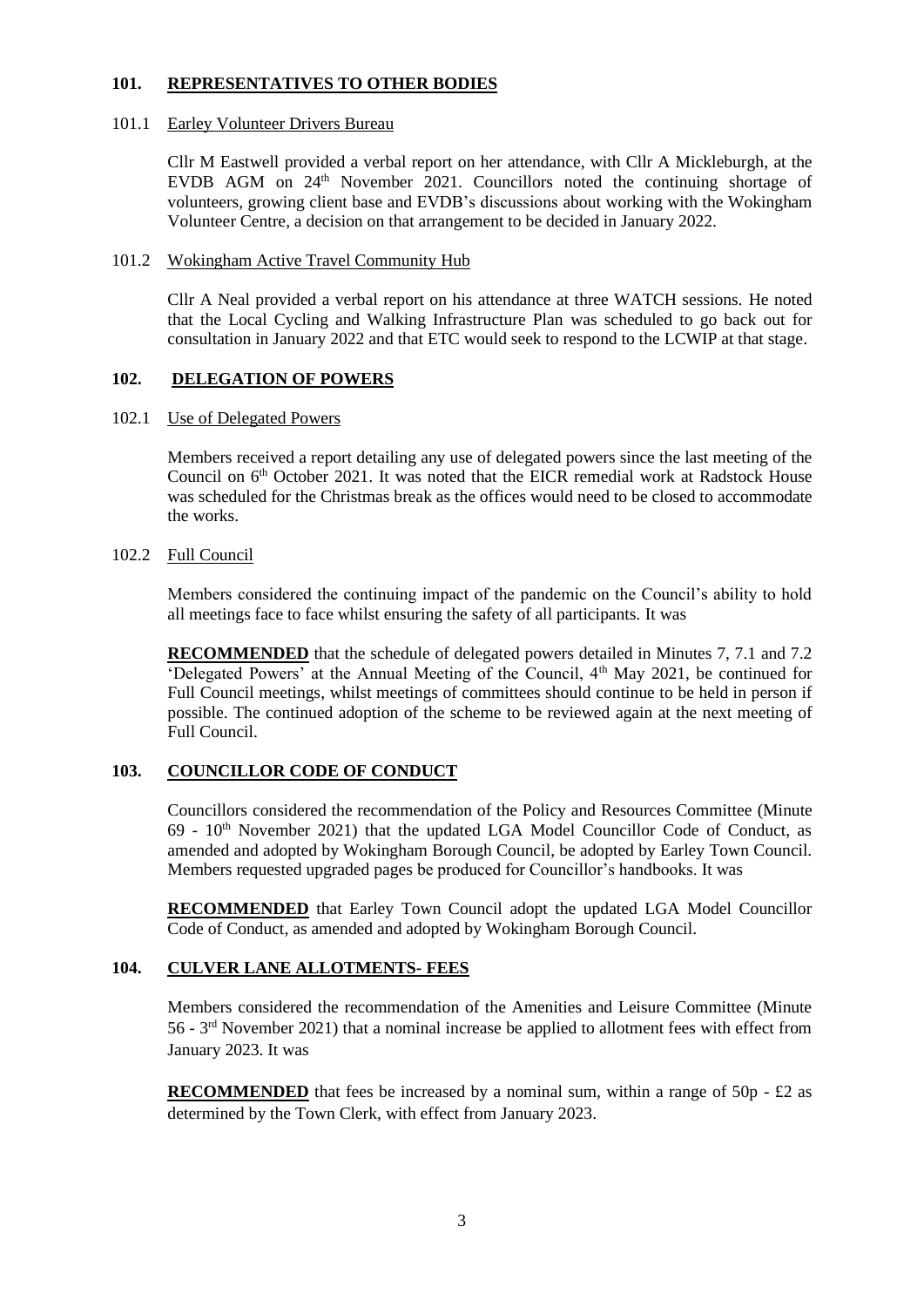## **105. CIL REQUEST**

The Council considered the recommendation of the Policy and Resources Committee (Minute  $68.10<sup>th</sup>$  November 2021) that Earley Town Council Community Infrastructure Levy funds are not made available to Wokingham Borough Council for the purpose of replacing exercise equipment in Carnival Field. It was

**RECOMMENDED** that WBC's request that ETC CIL monies be used for this purpose be declined.

# **106. LOCAL PLAN UPDATE**

Cllr S Matthews provided a verbal update on the LPU Revised Growth Strategy Briefing session she attended, alongside Cllr A Neal and some Borough Councillors, on  $17<sup>th</sup>$ November 2021. She noted the restrictions of the content involved, and the compressed timescales. She also noted a desire for clarity on the criteria used to select the sites chosen, and easier accessibility and availability of the necessary documents on the WBC website.

Cllr G Littler highlighted the intention of the Planning Committee to create a working party at its meeting on  $7<sup>th</sup>$  December 2021, and to draft a response for approval for the meeting on 11<sup>th</sup> January 2022. Councillors were invited to send responses to the working party once it had been formed.

# **107. EARLEY TOWN COUNCIL GREEN EVENTS 2021**

Members noted the Town Clerk's report on the '26 to COP 26' events, as discussed by the Amenities and Leisure Committee on 3<sup>rd</sup> November 2021, which had been circulated to all councillors. Councillors expressed their thanks to the Town Clerk, Deputy Town Clerk, and all officers for their efforts in planning and delivering the programme of events.

### **108. COMMEMORATIVE PLAQUE**

Cllr J Clark provided an update on the Covid-19 commemorative plaque, to be installed at the Council Offices. The wording had been agreed but the details of the plaque itself were still to be confirmed:

*Earley Town Council 'This plaque commemorates and thanks everyone who selflessly worked and supported others during the Covid-19 pandemic.'*

*Month/Year plaque installed*

### **109. 250K TREES – WBC PRE-CONSULTATION SURVEY**

Councillors noted that Wokingham Borough Council had launched a pre-consultation survey on the Wokingham Engage website as part of its work to develop a tree strategy. Cllr D Hare noted that the DEFRA recommendation for land the size of Wokingham borough was that 300,000 trees could be planted. Members requested that the Town Clerk send a letter to WBC asking why the tree strategy sought to plant 250,000 rather than the DEFRA recommendation of 300,000 trees.

### **110. COUNCILLORS' ATTENDANCE**

### 110.1 Record of Members' Attendance

Members noted details of Councillors' attendance during 2021/22 at meetings of the Council and its Committees and at remote meetings held for members of Council and its Committees.